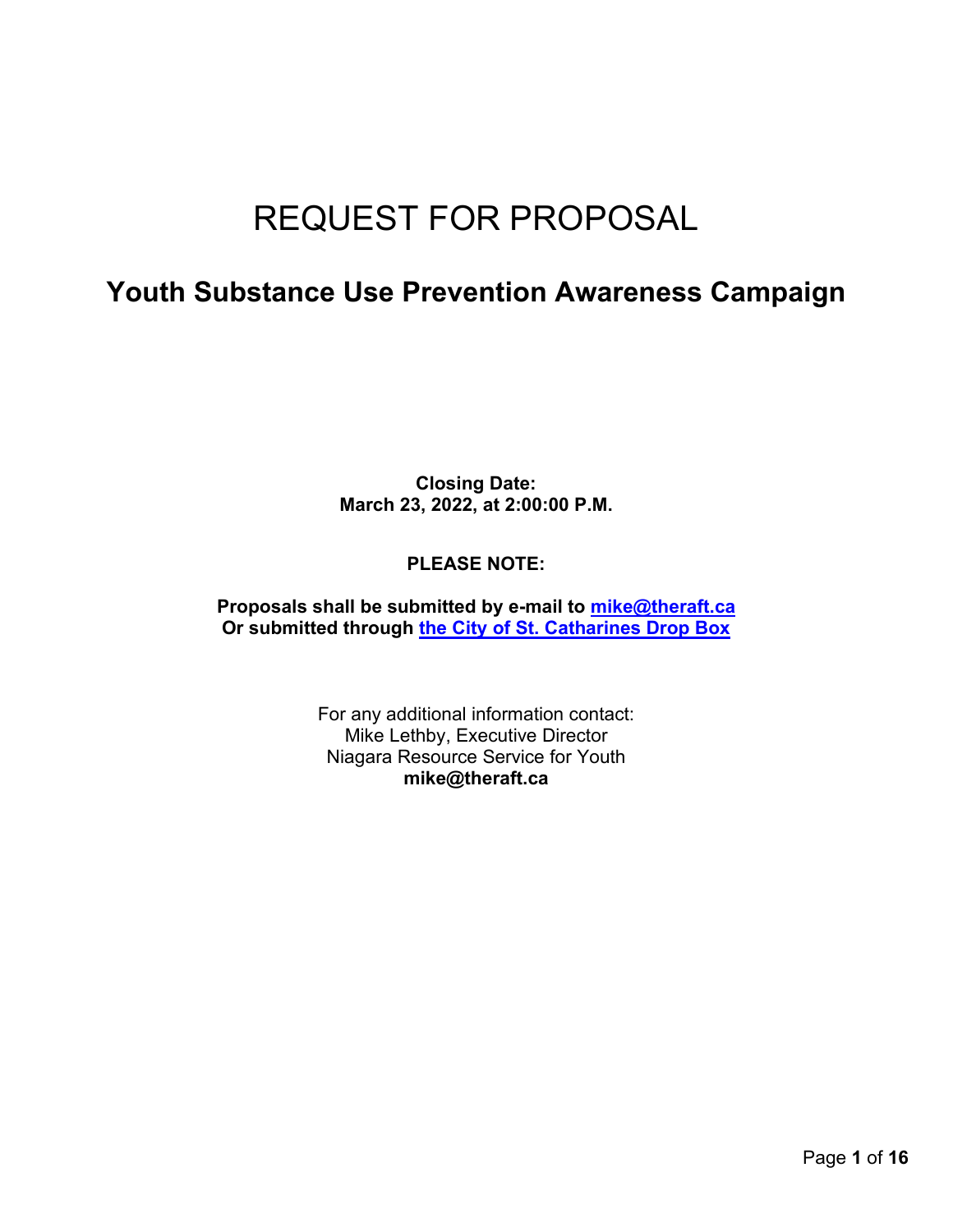| <b>Table of Contents</b>                                                                                                                                                                                                                                                                                                |                                                                                                            |
|-------------------------------------------------------------------------------------------------------------------------------------------------------------------------------------------------------------------------------------------------------------------------------------------------------------------------|------------------------------------------------------------------------------------------------------------|
| Introduction                                                                                                                                                                                                                                                                                                            | 3                                                                                                          |
| <b>Definitions</b>                                                                                                                                                                                                                                                                                                      | 3                                                                                                          |
| Information and Instructions                                                                                                                                                                                                                                                                                            | 4                                                                                                          |
| <b>Submission of Proposals</b><br><b>Clarification of Proposal Documents</b><br>Addenda / Addendum<br><b>Errors &amp; Omissions</b><br>Informal or Unbalanced Proposals<br><b>Conflict of Interest</b><br><b>Bribery/Fraud</b><br><b>Processing of Proposals</b><br><b>Negotiations</b><br>Pricing and Terms of Payment | 4<br>4<br>5<br>5<br>5<br>5<br>$6\phantom{1}6$<br>$6\phantom{1}6$<br>$6\phantom{1}6$<br>6                   |
| <b>General Conditions</b>                                                                                                                                                                                                                                                                                               | 6                                                                                                          |
| <b>Comply with Laws</b><br>Indemnification<br>Workplace Safety & Insurance Board Certificate<br>Insurance<br>Damage Claims<br><b>Statutes and Regulations</b><br><b>Environmental Concerns</b><br>Licenses and Approvals (if required)<br>Non-Performance<br>Warranty<br>Accessibility                                  | $\overline{7}$<br>$\overline{7}$<br>$\overline{7}$<br>$\boldsymbol{8}$<br>9<br>9<br>9<br>9<br>9<br>9<br>10 |
| <b>Project Overview</b>                                                                                                                                                                                                                                                                                                 | 11                                                                                                         |
| <b>Proposal Format</b>                                                                                                                                                                                                                                                                                                  | 12                                                                                                         |
| <b>Proposal Evaluation</b>                                                                                                                                                                                                                                                                                              | 13                                                                                                         |
| <b>Qualification Criteria</b><br><b>Selection Criteria</b>                                                                                                                                                                                                                                                              | 13<br>13                                                                                                   |
| <b>Proponent's Declaration</b>                                                                                                                                                                                                                                                                                          | 16                                                                                                         |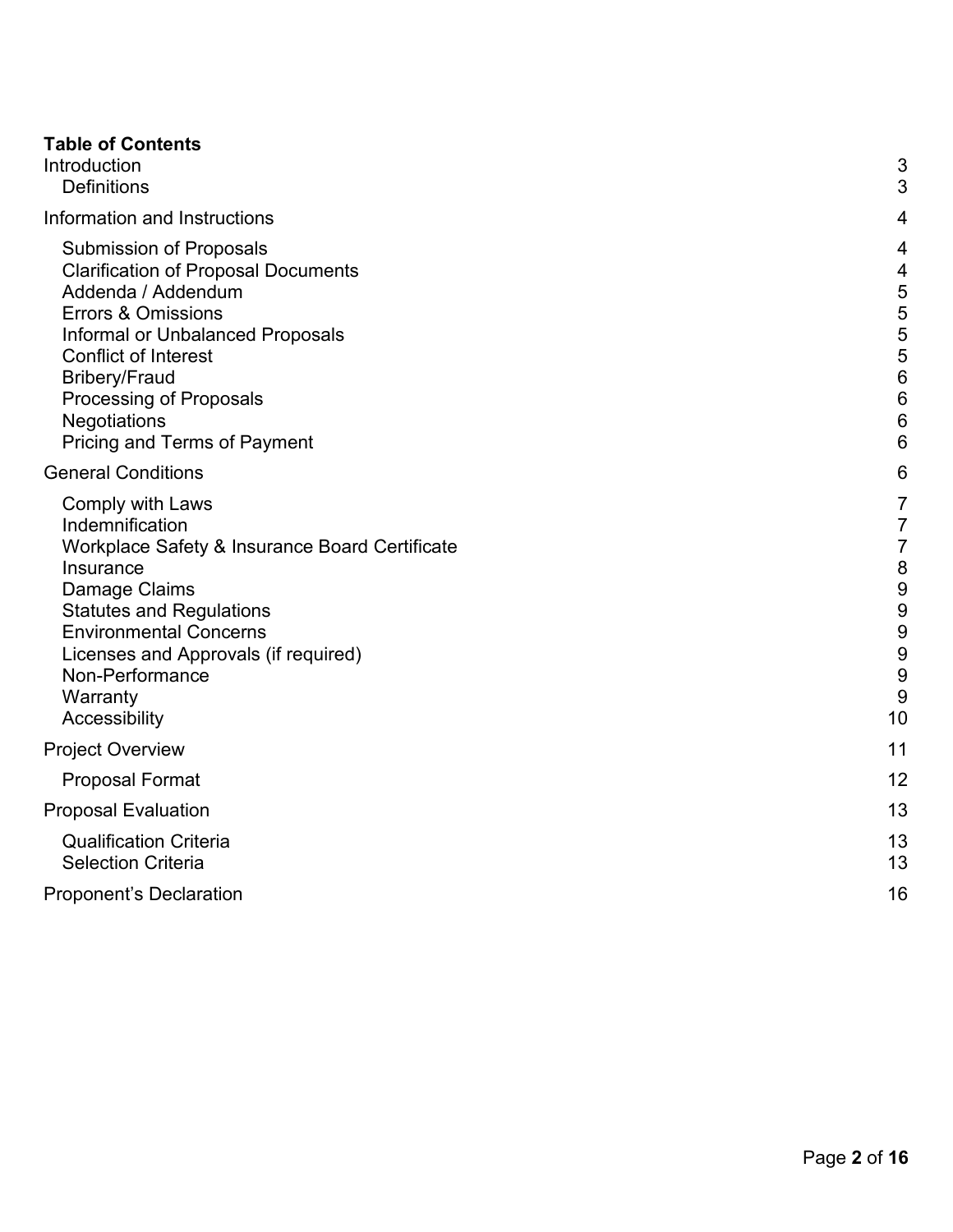## <span id="page-2-0"></span>**Introduction**

This Request for Proposal (RFP) is issued by the Niagara Resource Service for Youth on behalf of a working group of community organizations and volunteers (the Working Group) who have come together to address youth substance use in our community.

The list of member organizations that comprise the Working Group is set out in Appendix A.

By the signing and delivering of a Proposal, the proponent agrees that, if the Proposal is accepted and any necessary agreement is negotiated within the irrevocable period, the proponent will enter into such agreement with the Working Group, prior to the commencement of the work.

A Proposal shall be prepared and submitted at the sole expense of the proponent and without cost to the Working Group.

All Proposals received by the Working Group become the property of the Working Group.

A Proposal, whether or not it has been accepted, and any rights there under, shall not be assigned by the proponent without the prior written consent of the Working Group which shall not under any circumstances relieve the proponent of any liabilities and obligations under the Proposal.

### <span id="page-2-1"></span>**Definitions**

"Agreement" means the agreement between the Working Group and a Service Provider, which shall incorporate the requirements outlined in this Request for Proposals, the successful proposal and any other documents that may apply in this circumstance.

"Award" means the selection by the Working Group of one or more successful proposal(s) for the provision of services in this competitive bidding process.

"Proponent", "Contractor" or "Consultant" means the legal entity submitting a response to a proposal.

"Proposal(s)" means the Proponent's submission in response to this RFP, including the terms of reference, directions, specifications, schedules. and requirements, together with all documents of any description and agreements made or to be made pertaining to the method of supplying the goods or services or to the quantities as shown of acceptable materials to be furnished under the contract.

"RFP" means this Request for Proposal document, including all schedules, parts and attachments, as issued by the Working Group, including any addenda or amendments made to it after initial issue.

"Service Provider" means the successful Proponent in respect of whose proposal an award is made.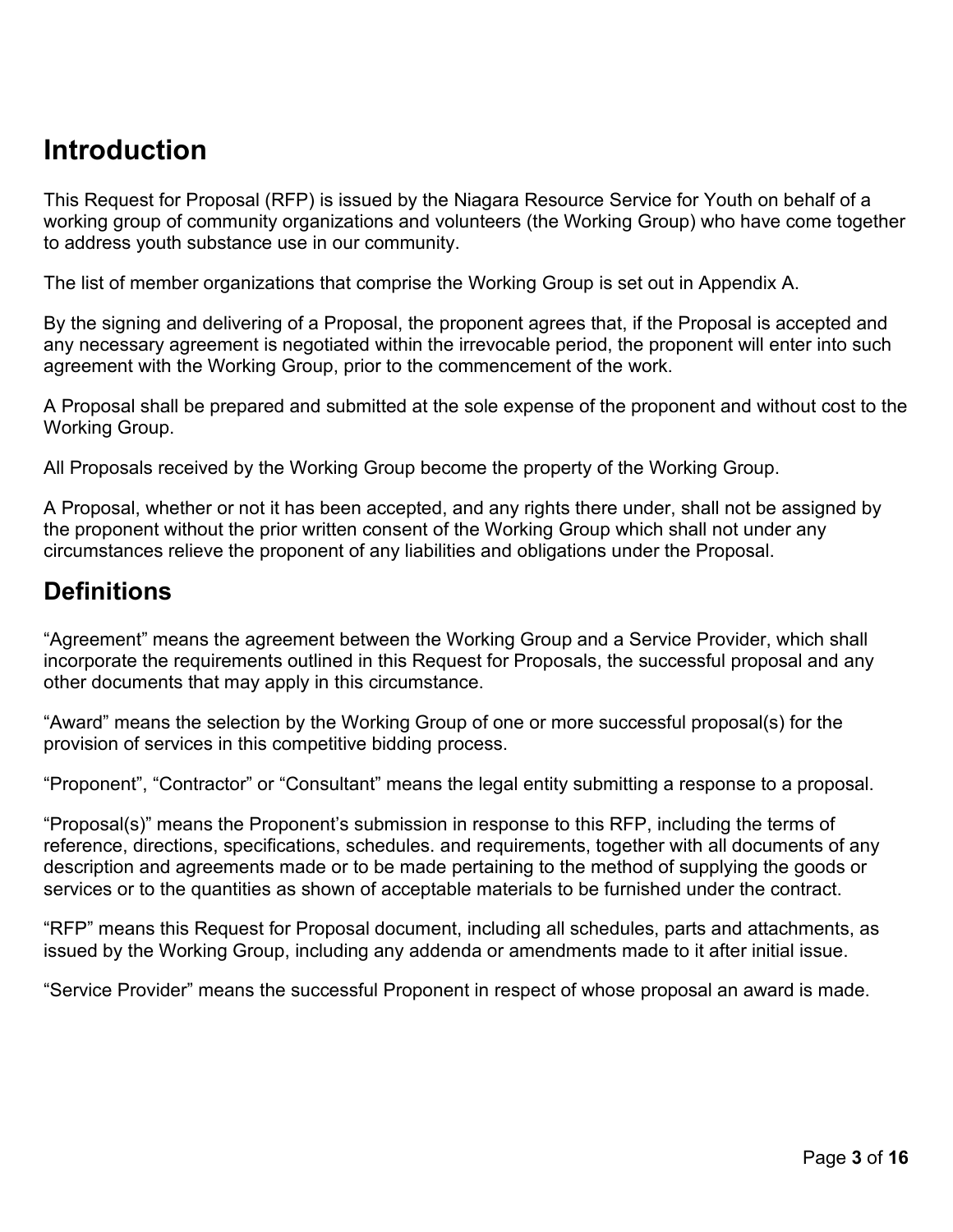## <span id="page-3-0"></span>**Information and Instructions**

### <span id="page-3-1"></span>**Submission of Proposals**

Proposals must be submitted on or before the **RFP closing date: 2:00 p.m. on Wednesday March 23, 2022, 2pm.**

All RFP submissions are to be emailed to [Mike@theraft.ca](mailto:Mike@theraft.ca) and shall be signed or otherwise authorized by a responsible official of the firm submitting. If a joint submission, it must be submitted by only one of the partners and signed or otherwise authorized by each bidder. If your submission document is too large of a file to email, please use [the City of St. Catharines Drop Box.](http://dropbox.stcatharines.ca/dropbox/uploadfile.aspx)

No part of the submission forms shall be altered or deleted. Respondents will be permitted to attach descriptive literature with the sole purpose of amplifying the submission.

To be considered in the RFP process, submissions must be received by the submission deadline and must be submitted as set out in this section. RFP submissions in any other manner will not be considered.

Hardcopy submissions will not be accepted.

Respondents to this RFP will receive a confirmation that their submission has been received.

Respondents should contact [Mike@theraft.ca](mailto:Mike@theraft.ca) at least twenty-four (24) hours prior to the closing time and date, if they encounter any problems.

The Niagara Resource Service for Youth or the Working Group will not be liable for any expenses incurred by a respondent, including the expenses associated with the cost of preparing responses to this RFP.

### <span id="page-3-2"></span>**Clarification of Proposal Documents**

It is the responsibility of the Proponent to seek clarification of any matter that they consider unclear before submitting a proposal. The Working Group is not responsible for any misunderstanding of the proposal on the part of the Proponent. It is the Proponent's responsibility to verify the extent of work required under this Project. No allowances will be made for the Proponent failing to do so. Any item not specifically mentioned in the specifications but implied or required to complete the Project will be considered to be included in the total price.

Proponents may inquire into and clarify any requirements of this RFP. Inquiries must be sent by e-mail to [Mike@theraft.ca](mailto:Mike@theraft.ca) by **March 11, 2022.** These will be replied to by **March 15, 2022.**

Proposals submitted shall be final and may not be altered by subsequent offerings, discussions or commitments unless the proponent is requested to do so by the Working Group.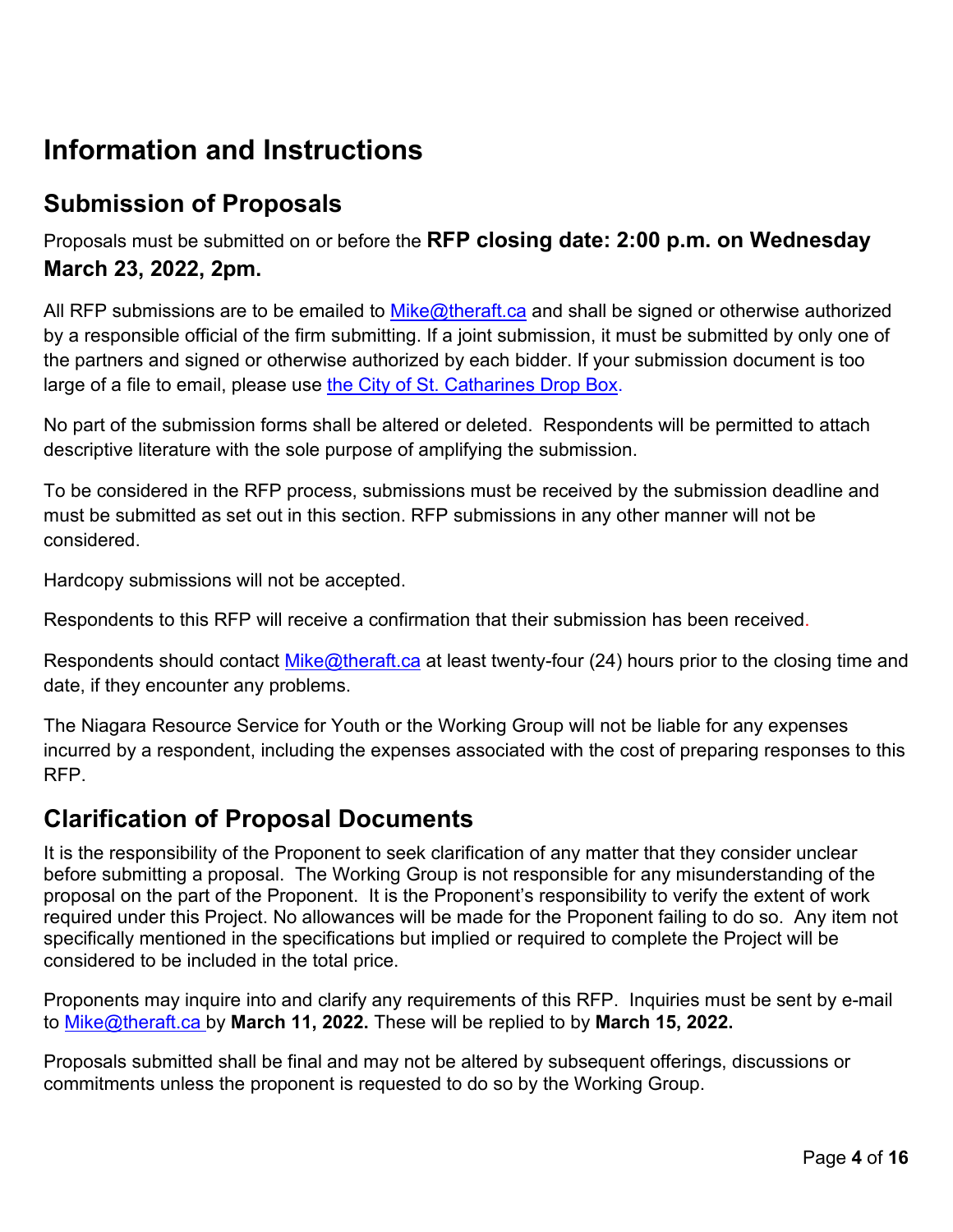The Proponent shall carefully consider any and all work that may be necessary to complete this Assignment, including labour and materials and all other incidentals necessary to complete the work and all other charges of every kind attributable to the work, and shall allow for the cost of such work during preparation of their financial proposal. The Proponent is advised that the Working Group will not approve any payment beyond the upset limit unless the Proponent is required to do work which clearly could not have been anticipated during preparation of their proposal, which work is approved in writing by the Working Group.

The Proposal must confirm that the Proponent will not undertake any work, which they believe is beyond the terms of reference and their written proposal for the project without written authorization from the Working Group. The Proposal shall indicate the Proponent's staff identified in the proposal and their respective roles shall not be altered unless written authorization is obtained from the Working Group.

### <span id="page-4-0"></span>**Addenda / Addendum**

The Working Group will not be responsible for any verbal (spoken) information from any Working Group staff or from any Consultant firms retained by the Working Group, or from any other person or persons who may have an interest in this RFP. Adjustments or changes to this RFP prior to the closing date and time stated herein will be by written addendum(s) only and said addendum(s) will be issued by the Working Group.

By submitting a proposal in response to this RFP, the Proponent acknowledges and agrees that addendums shall only be posted on the RAFT's website (www.theraft.ca), and it is the sole responsibility of the proponent to check this website for said addendums. Failure to include signed copies of the addenda with the submitted proposal may result in a non-compliant proposal.

### <span id="page-4-1"></span>**Errors & Omissions**

While the Working Group has used considerable efforts to ensure an accurate representation of information of this Request for Proposal, the information contained in this Request for Proposal is supplied solely as a guideline for proponents. The information is not guaranteed or warranted to be accurate, nor is it necessarily comprehensive or exhaustive. Nothing in this Request for Proposal is intended to relieve proponents from forming their own opinions and conclusion in respect of the matters addressed in this Request for Proposal.

### <span id="page-4-2"></span>**Informal or Unbalanced Proposals**

Proposals which are incomplete, unconditional, illegible, or obscure, or contain reservations, erasures, alterations or irregularities of any kind, may be rejected as informal.

Proposals that contain prices which appear to be so unbalanced as likely to affect adversely the interests of the Working Group, may be rejected.

### <span id="page-4-3"></span>**Conflict of Interest**

Proponents must disclose to the Working Group in their proposal any potential conflict of interest, including any which may involve Working Group employees who may have a financial interest in a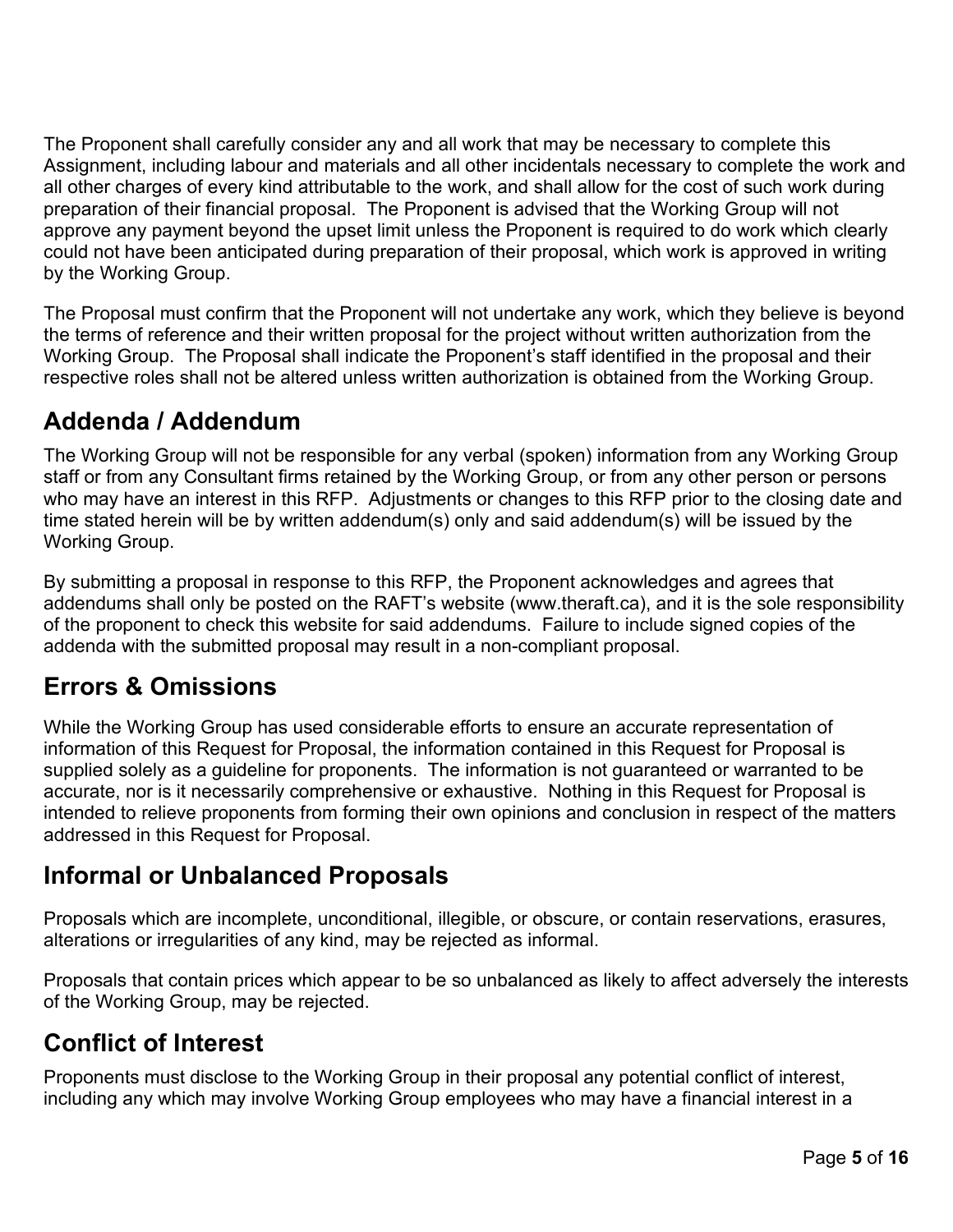Proponent. If such conflict of interest does exist the Working Group may, at its discretion, refuse to consider the proposal.

### <span id="page-5-0"></span>**Bribery/Fraud**

Should any prospective proponent or any of their agents give or offer any gratuity or attempt to bribe any member of the Working Group or attempt to commit fraud, the Working Group shall be at liberty to cancel the prospective submission or contract and to rely upon the surety submitted for compensation.

### <span id="page-5-1"></span>**Processing of Proposals**

After the proposal has been opened, Working Group members may clarify any aspect of a proposal with the proponent; however, the Working Group is not required to clarify any part of a proposal. Any such clarification will not alter the proposal and will not be constituted as a negotiation or renegotiation of the proposal. Any clarification of a proposal by a proponent shall not be effective until confirmation has been delivered in writing.

The Working Group may make all necessary corrections to any proposal which is in error through addition or extension, the corrected value prevailing.

The Working Group retains the right to select any proposal for purposes that are in the best interests of and for the best value for the Working Group and/or to select parts of various proposals or to reject all proposals for budgetary or other reasons that are in the best interests of and for the best value for the Working Group. The Working Group reserves the right to award a contract to other than the proponent submitting the lowest costs.

### <span id="page-5-2"></span>**Negotiations**

If a prepared proposal does not precisely and entirely meet the requirements of this RFP, the Working Group reserves the right to enter negotiations with the selected proponent(s) to arrive at a mutually satisfactory arrangement with respect to any modifications to the proposal.

### <span id="page-5-3"></span>**Pricing and Terms of Payment**

Prices must be in Canadian funds, quoted separately for each item stipulated and all prices proposed are to be net of applicable taxes.

The successful proponent will be supplied with the correct billing address. Terms of Payment will be Net 30 days unless otherwise agreed upon by both parties.

## <span id="page-5-4"></span>**General Conditions**

The form of proposal must be completed with all the information requested.

All pricing proposed must be in Canadian Funds and are to show all appropriate taxes extra. The prices will include all cost related to the work to be performed (i.e., vehicle, equipment, labour, material, etc.). This proposal submission is irrevocable and open for acceptance by the Working Group until sixty (60) days after the closing of this proposal.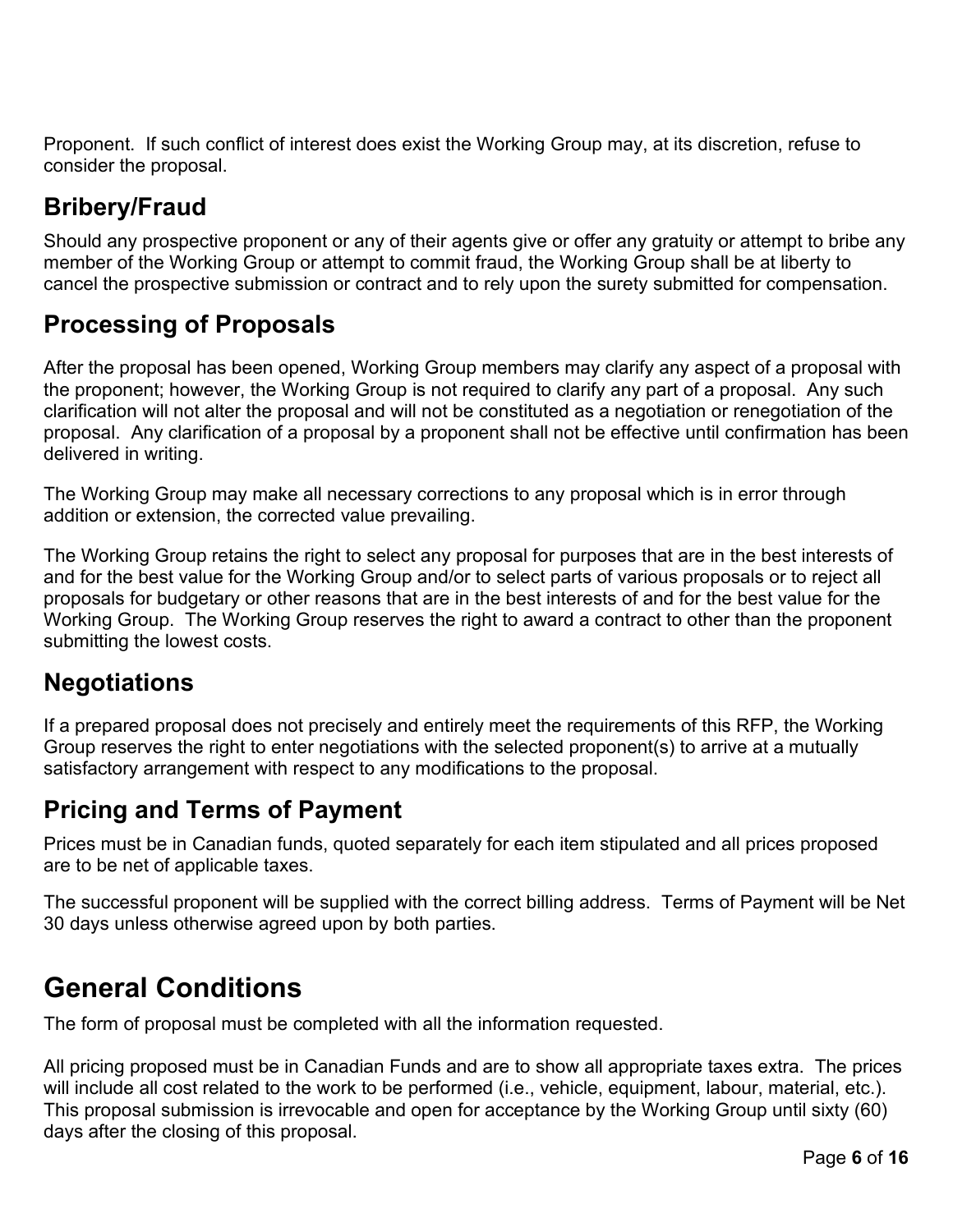The Working Group is not liable for any costs incurred by interested parties in the preparation of their response to this request or interviews. Furthermore, the Working Group shall not be responsible for any liabilities, cost, expenses, loss or damage incurred, sustained or suffered by any interested party, prior to, after, or by reason of the acceptance, or non-acceptance by the Working Group of any response, or by reason of any delay in the acceptance of the response.

### <span id="page-6-0"></span>**Comply with Laws**

The successful bidder shall comply with all applicable statutes, laws, by-laws, regulations, ordinances, notices and orders whether Federal, Provincial, Municipal or otherwise, at any time in effect during the currency of this contract, and all rules and requirements of the Police and Fire departments, or other governmental authorities, and procure all C.S.A. approvals, if required. The successful bidder shall obtain and pay for all necessary permits and licenses and shall not do or suffer to be done anything in violation of any such laws, ordinances, rules or requirements. If the attention of the successful bidder is called to any such violation on the part of the successful bidder, or of any person employed or engaged by the successful bidder, the successful bidder shall immediately desist from and correct such violation.

### <span id="page-6-1"></span>**Indemnification**

Without limiting any other obligation of the proponent under this contract or otherwise, the proponent hereby agrees to Indemnify and Save Harmless the Working Group and their employees, elected officials, officers and others for whom the Working Group is in law responsible, from and against any liability, loss, claims, demands, damages, fines and penalties, costs and expenses (including consulting fees), investigatory and legal expenses, and any other actions or causes of actions, suits, caused by or attributed to any wilful or negligent act, omission, delay, or allegations thereof on the part of the proponent, its officers, employees, subcontractors, agents, licensees, assignees, invites or other persons engaged in the performance, non-performance or attempted performance of the work pursuant to this contract or anyone else for whom the proponent is in law responsible.

Should the Working Group be made a part to any litigation commenced by or against the proponent, then the proponent will protect, indemnify, and hold the Working Group harmless and will promptly pay all costs, expenses, and legal fees (on a solicitor and own client basis) incurred or paid by the Working Group in connection with such litigation upon demand. The proponent will also promptly pay upon demand all costs, expenses and legal fees (on a solicitor and own client basis) that may be incurred or paid by the Working Group in enforcing the terms, covenants and conditions in this Contract.

### <span id="page-6-2"></span>**Workplace Safety & Insurance Board Certificate**

The successful proponent will be required to submit an original Certificate of Good Standing from the Ontario Workplace Safety & Insurance Board on request by the Working Group and shall provide additional certificates as often as is deemed necessary by the Working Group during the term of the contract to ensure continued good standing with the Workplace Safety & Insurance Board.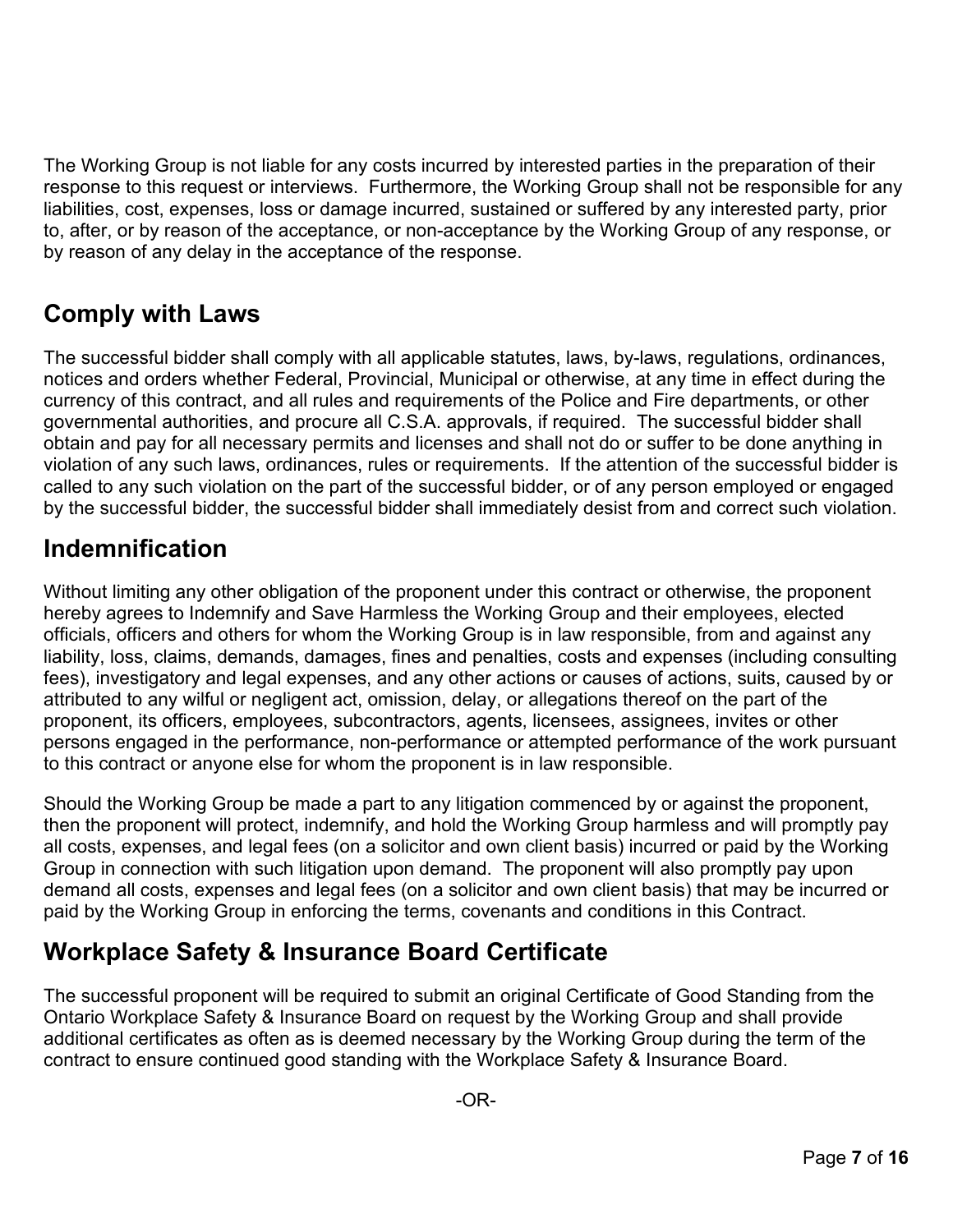The successful proponent shall provide proof to the Working Group from the Workplace Safety & Insurance Board that the successful proponent does not require Workplace Safety & Insurance Board Insurance. If the successful proponent changes its status with the Workplace Safety & Insurance Board during the term of the contract such that coverage is required, the successful bidder shall immediately provide the Working Group with the W.S.I.B. Clearance Certificate.

#### <span id="page-7-0"></span>**Insurance**

The successful proponent shall, at its own cost and expense, obtain and maintain in full force and effect the following insurance coverage for the duration of the contract issued by a company duly registered and authorized to conduct insurance business in the Province of Ontario.

Prior to the award of a contract for this work, the successful proponent shall provide and deliver to the Working Group, Certificate(s) of Insurance or Certified copies of each such insurance policies as evidence of the proponent's insurance coverage signed by an authorized representative of the insurer together with true copies of any endorsements on terms satisfactory to the Working Group.

The Working Group shall be added as an additional insured with a cross liability clause on each policy of comprehensive liability insurance with an undertaking from the insurance company that such insurance will not be cancelled or reduced in coverage without thirty (30) days Notice of Cancellation or material change.

#### **Commercial General Liability Insurance**

Broad form Commercial General Liability policy for a limit of not less than 2 Million (\$2,000,000.00) dollars on an occurrence basis with respect to third party liability claims for bodily injury, property damage, personal injury will be required. This policy shall include but not be limited to: Premises and Operation Liability, Blanket Contractual Liability, Products and Competed Operations, Tenant's Legal Liability, Non-Owned Automobile Liability, Owner's and Contractor's Protective Liability, Contingent Employers' Liability, Breach of Conditions clause.

The Working Group shall be added as an "Additional Insured" along with Cross-Liability and Severability of Interest clauses.

#### **Owned Automobile Liability Insurance**

The successful proponent shall take out and keep in force Owned Automobile Insurance with a liability limit of not less than 2 Million (\$2,000,000.00) dollars on forms meeting statutory requirements covering all licensed vehicles owned or leased by the proponent used in any manner in connection with the performance of the terms of this Contract. The proponent shall provide the Working Group with confirmation of such automobile insurance.

#### **Notice of Cancellation**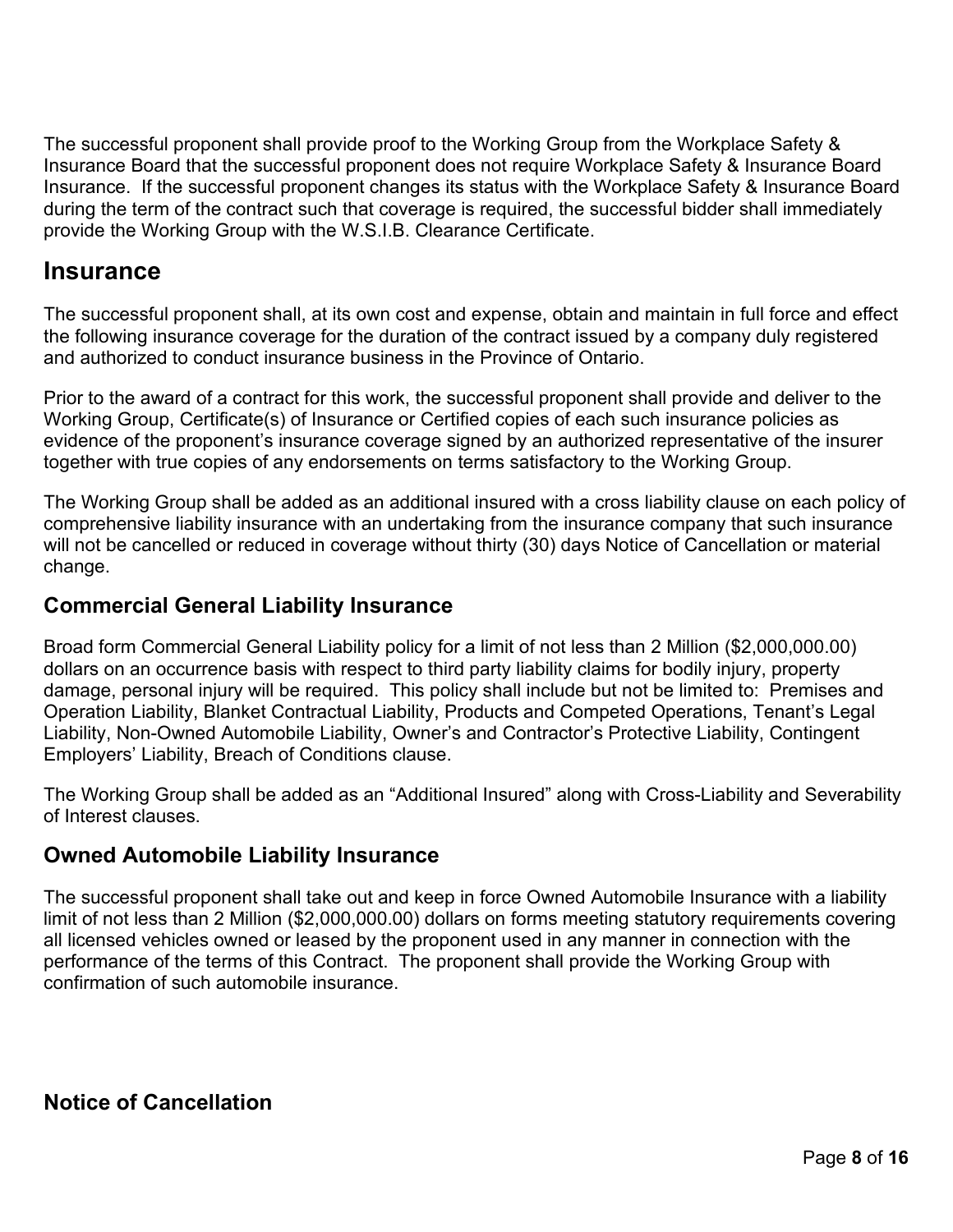All such insurance policies shall stay in force and not be amended, cancelled or allowed to lapse and shall contain the necessary "Endorsements" to provide the Working Group with thirty (30) days prior written notice by registered mail to the attention of the Working Group.

### <span id="page-8-0"></span>**Damage Claims**

The successful proponent shall protect the Work, the Owner's property, and any surrounding private property from damage, and shall be responsible for any damage that may arise as the result of his operations under the Contract.

### <span id="page-8-1"></span>**Statutes and Regulations**

The successful proponent shall comply with all Federal, Provincial and Municipal laws and regulations, including but not limited to the Workplace Safety and Insurance Act, The Occupational Health and Safety Act and regulations including W.H.M.I.S. Any required permits or inspections shall be the complete responsibility of the proponent.

### <span id="page-8-2"></span>**Environmental Concerns**

To contribute to waste reduction and to increase the development and awareness of environmentally sound purchasing, the successful proponent will ensure that wherever possible, terms of reference are amended to provide for expanded use of durable products, reusable products and products (including those used in services) that contain the maximum level of post-consumer waste and/or recyclable content, without significantly affecting the intended use of the products or services. It is recognized that cost analysis is required to ensure that the products are made available at competitive prices.

### <span id="page-8-3"></span>**Licenses and Approvals (if required)**

The successful proponent shall at their own expense, be responsible for maintaining and keeping all licenses, or approvals, necessary to permit them, their employees or company, to carry out the requirements of the agreement.

### <span id="page-8-4"></span>**Non-Performance**

The Working Group reserves the right to determine non-performance or poor quality of goods and/or services, and further reserves the right to cancel the contract. The opinion of the Working Group in this regard shall be final in all instances.

### <span id="page-8-5"></span>**Warranty**

The successful proponent shall promptly repair or replace, at no cost to the Working Group, all defects in materials or workmanship of which the successful proponent has been properly notified within a period of one year from date of completion of the project, work or supply.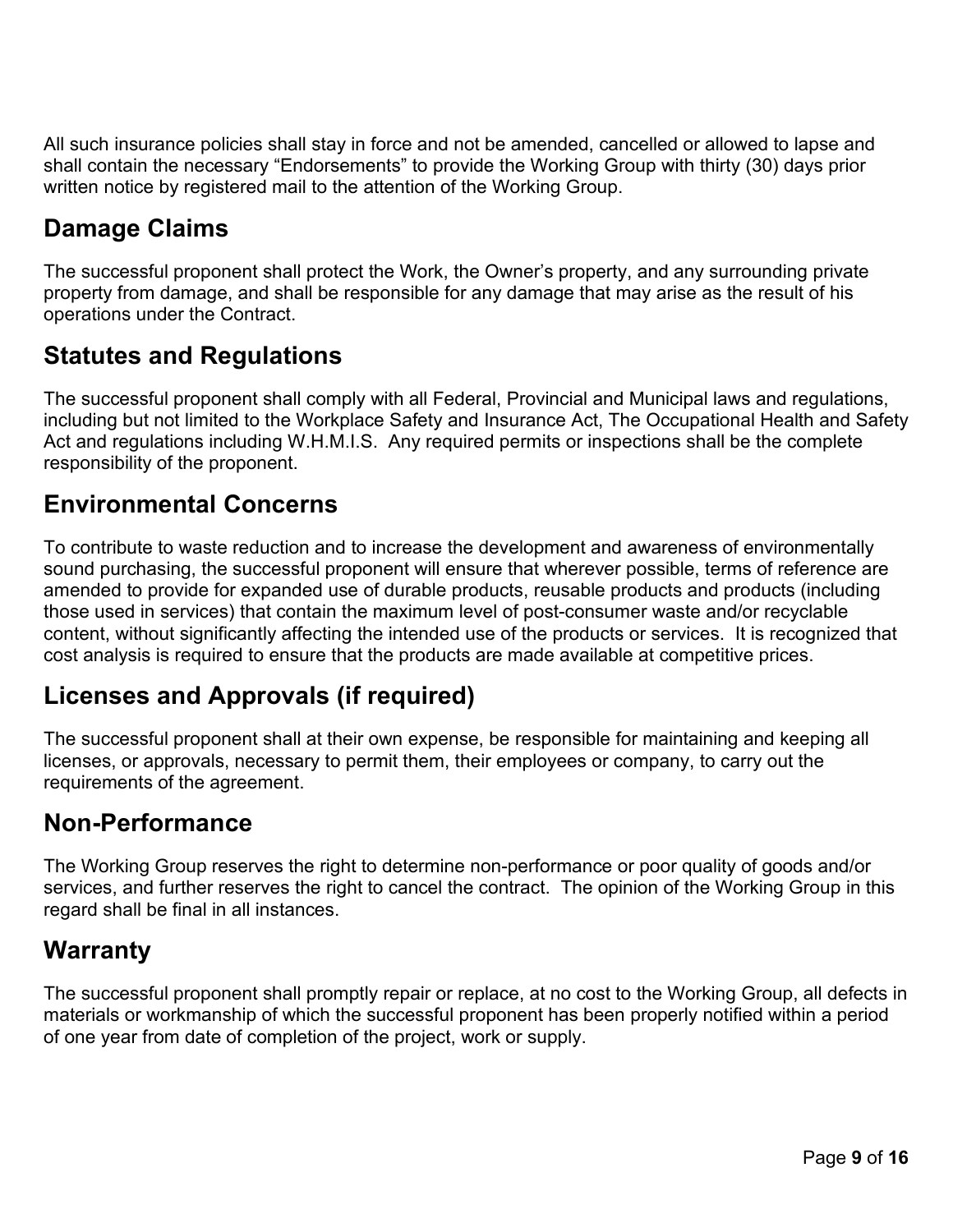### <span id="page-9-0"></span>**Accessibility**

The Working Group is committed to the accessibility principles of preventing and removing barriers in accessing goods and services for people with disabilities and is bound by the Standards under the Accessibility for Ontarians with Disabilities Act, 2005 as may be amended from time to time.

Regulations enacted under the Act apply to every designated public sector organization and other third parties that provide goods and services to the members of the public.

The consultant/contractor, and all sub-contractors hired by the consultant/contractor in the completion of its work, will meet or exceed compliance with all applicable regulations under the Accessibility for Ontarians with Disabilities Act, 2005 as may be amended from time to time.

It is the consultant/contractor's responsibility to ensure they are fully aware of and meet all requirements under the Act. A Declaration of Accessibility Compliance will be required by the successful proponent.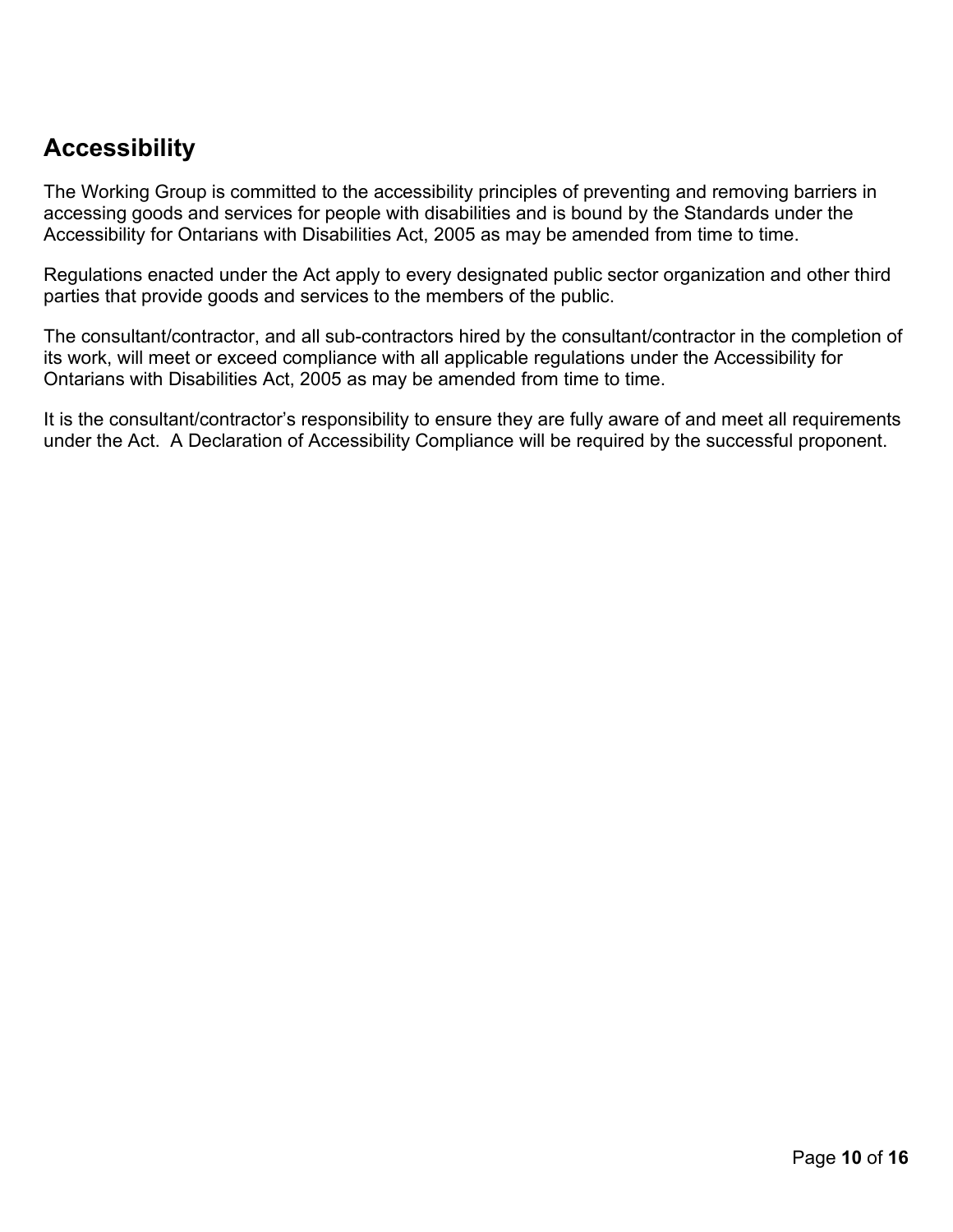## <span id="page-10-0"></span>**Project Overview**

### **Project Description**

Niagara is dealing with an opioid epidemic. It started before the pandemic and based on the number of overdoses and deaths by overdose over the past two years, the crisis has only grown and scale. In fact, Niagara has been one the hardest hit regions in Ontario. The impact of this epidemic has been felt across the region - across all age demographics - and by far too many families.

In June of 2021, Jacob Borisenko - 21 years of age - died of a suspected fentanyl overdose. Jacob battled depression for months during the pandemic and was self-medicating with drugs and alcohol. After Jacob's accidental overdose death, his father Steve started to look at what information and assistance was available for both youth using drugs and for parents who were looking for help for their children who were showing signs of using drugs. Unfortunately, Steve did not find these resources and services readily accessible during his time of need.

Steve reached out to St. Catharines Mayor Walter Sendzik to share his concerns as a grieving parent, wanting to do something so that other parents would not have to go through the pain that Steve is experiencing with the loss of his son to an accidental overdose.

As a result of the initial discussions, a Working Group was formed to specifically look at youth overdose prevention and awareness and begin to think about strategies and ways we can work together to prevent more of these untimely, tragic deaths in our community from the opioid epidemic. A list of the work group members is included in Appendix A.

After much discussion, the Working Group focused its intentions on developing a multi-faceted marketing campaign to provide education and information on resources available for both youth and parents as it relates to substance use in our community.

This marketing campaign will be designed with input by youth for youth, and with input from parents for parents as well. The plan will be designed in a way that provides access and use on multiple platforms across many digital channels and within physical spaces such as St. Catharines' arenas, libraries, community centres, bus shelters, First Ontario Performing Arts Centre and Meridian Centre (as examples). The campaign will include both digital and traditional marketing mediums.

The aim is to create a multi-dimensional campaign that reaches both youth and parents in different and unique ways. Through the utilization of St. Catharines city-owned properties (both physical and digital), the campaign will help youth and parents navigate through resources that are available and accessible during the unique times of need.

A target date for launch of the campaign would be June 2022.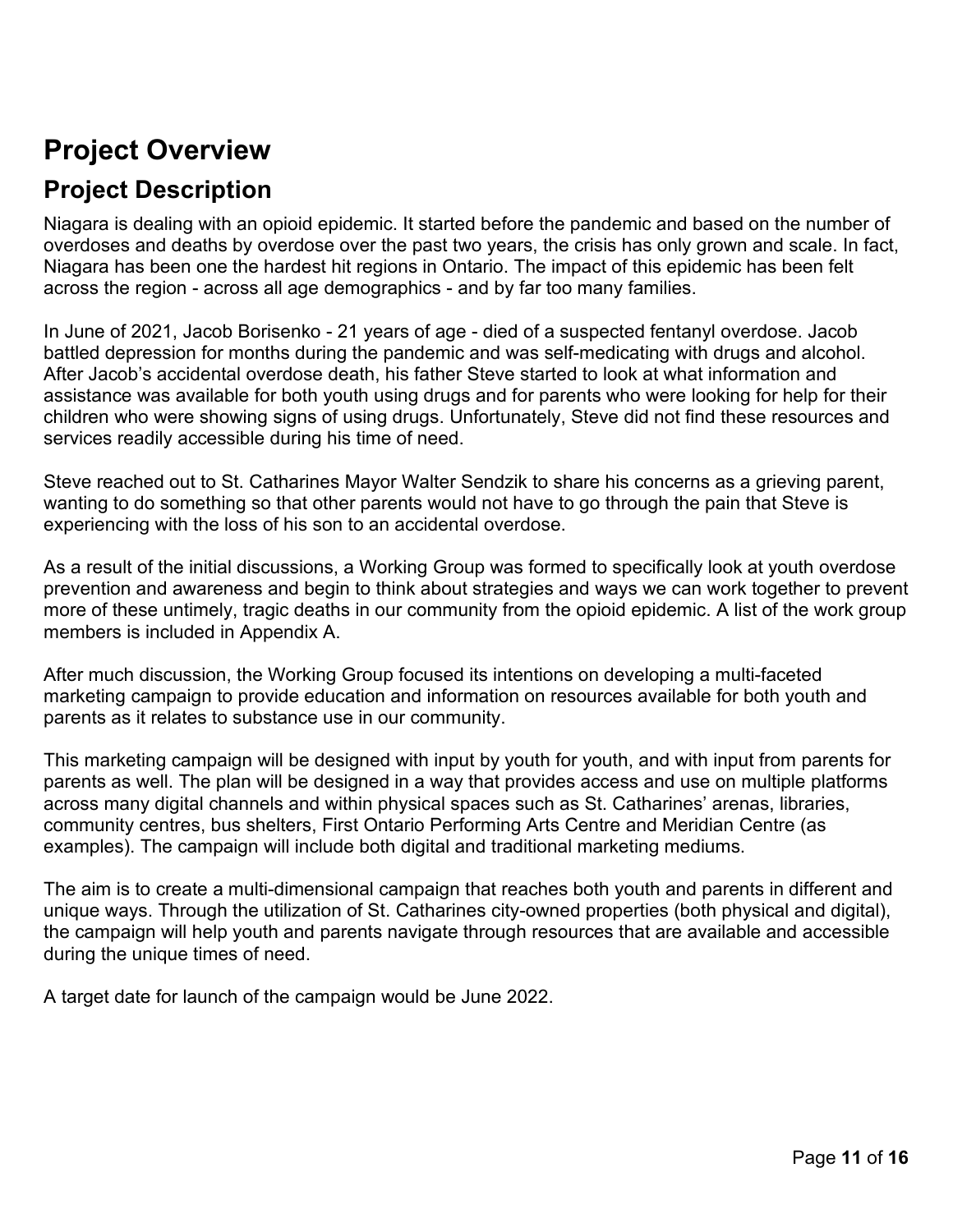#### **4. Information Requested**

The RFP submissions shall include:

- A) Introductory paragraph formally referencing the proponent's understanding of the project objectives and stating the firm's interest in undertaking the assignment;
- B) Highlighting, in narrative form, one or two especially qualified staff who would be involved in the project;
- C) Restating why the firm should be short listed and explicitly stating the firm's interest in being short listed;
- D) Estimated budget for this project;
- E) Demonstrate the firm's understanding and commitment to inclusivity and diversity;
- F) Experience with community engagement and focus groups with curating, designing and launching a marketing campaign;
- G) Illustrate the firm's knowledge in social media channels (ex. YouTube, Snapchat, TikTok, Twitter, Instagram, Meta (formerly Facebook) - include examples of marketing campaigns that included these channels;
- H) Provide examples of video productions for multi-media platforms;
- I) Capacity to produce a full-scale marketing campaign by end of June 2022

#### <span id="page-11-0"></span>**Proposal Format**

Evaluation of proposals is made easier when proponents respond in a similar manner. The following format and sequence should be followed to provide consistency in Proponent response and ensure each proposal receives full consideration. All pages should be consecutively numbered.

- a) Title Page, Proponent's name, address, telephone number, email and contact person.
- b) One-page letter of introduction signed by the person or persons authorized to sign on behalf of, and bind the Proponent to, statements made in the proposal.
- c) Table of contents including page numbers
- d) A short summary of the key features of the proposal.
- e) The body of the proposal including the Form of Proposal, Timeline, Accessibility Declaration, and References.
- f) Any additional information.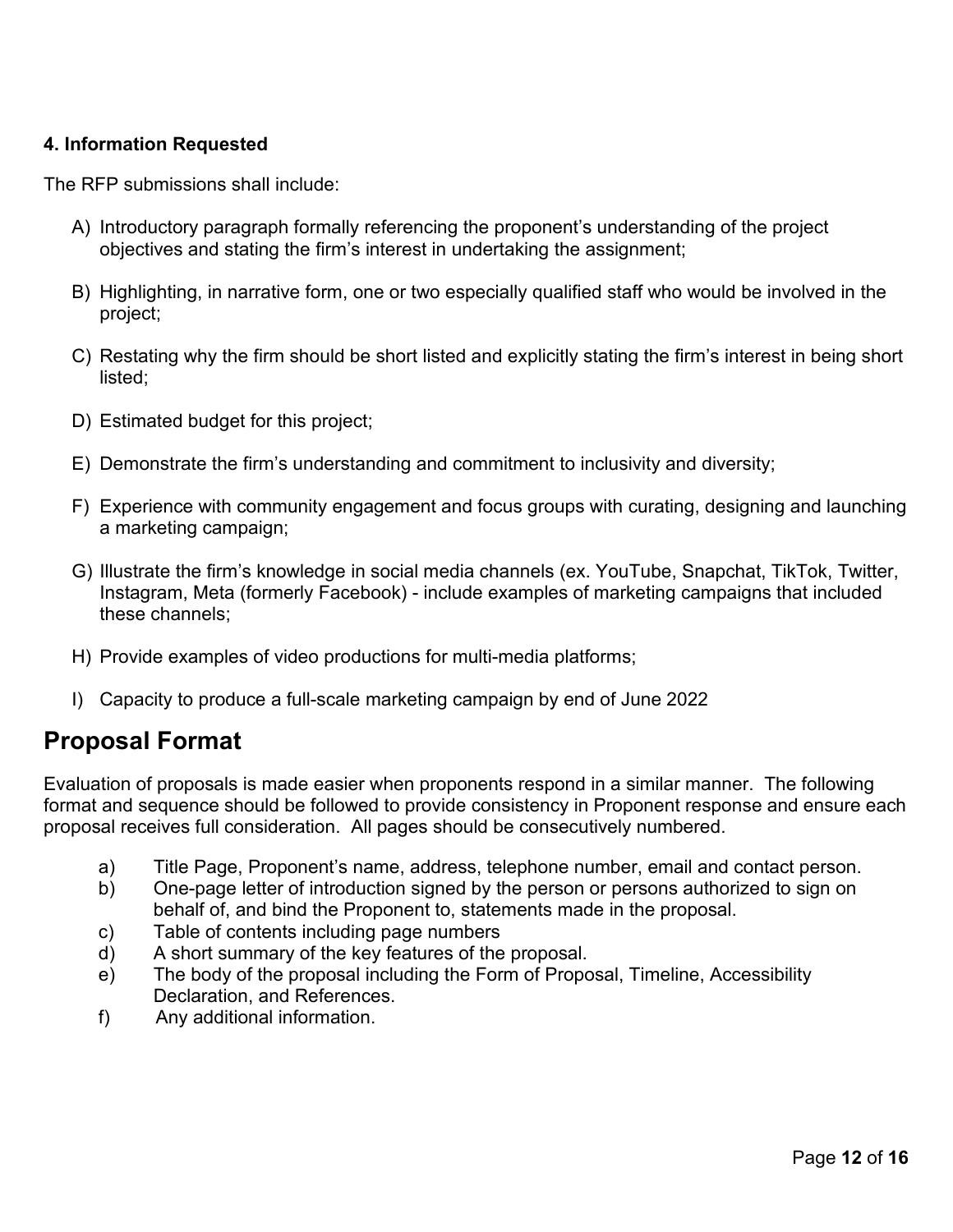### <span id="page-12-0"></span>**Proposal Evaluation**

The Request for Proposal is intended to provide a framework for the Working Group to evaluate each proposal and determine which submission most closely addresses the Working Group's needs. All proponents are encouraged to provide any additional information or innovative approaches not specifically outlined in the context of this proposal.

Proposals will be evaluated based on information provided by the proponent at the time of the submission as well as by the Working Group reviewing samples of comparable projects completed by the proponent. Consultants are advised that only complete submissions will be reviewed and evaluated.

Proponents will be evaluated by an evaluation/selection team comprised of the members of the Working Group. The Working Group will review proposals against the established criteria, interview selected consultants, if required, and reach a consensus on the final rating results.

### <span id="page-12-1"></span>**Qualification Criteria**

Proponents must have a proven record of success in providing public-awareness campaigns.

Proponents must also submit contact names including the contact information of the representative from the company who will be the main contact to the Working Group.

The Working Group will make choices for its public-awareness campaigns needs upon the best value, and the selection criteria outlined below. Working Group staff may visit the proponent's facility before making a final decision on a successful proponent.

Before preparing a proposal, candidates are advised to ensure that they meet the following:

- 1) demonstrate a clear understanding of the proposal and the requirements contained herein.
- 2) have proven experience with creating and implementing effective public-awareness campaigns.
- 3) have the capacity to meet the requirements of the proposal.

Proponents who cannot meet these minimum requirements should not submit a proposal.

### <span id="page-12-2"></span>**Selection Criteria**

The following are the key criteria that will be used to evaluate the proposals. The list is not in any particular order of priority. The Working Group will base its selection on a combination of the following criteria as a minimum:

- a) proven successful experience in providing public-awareness campaigns of type and design consistent with intended use;
- b) the responsiveness of the proposal to all Request for Proposal requirements;
- c) anticipated schedule for completion and delivery of the finished product;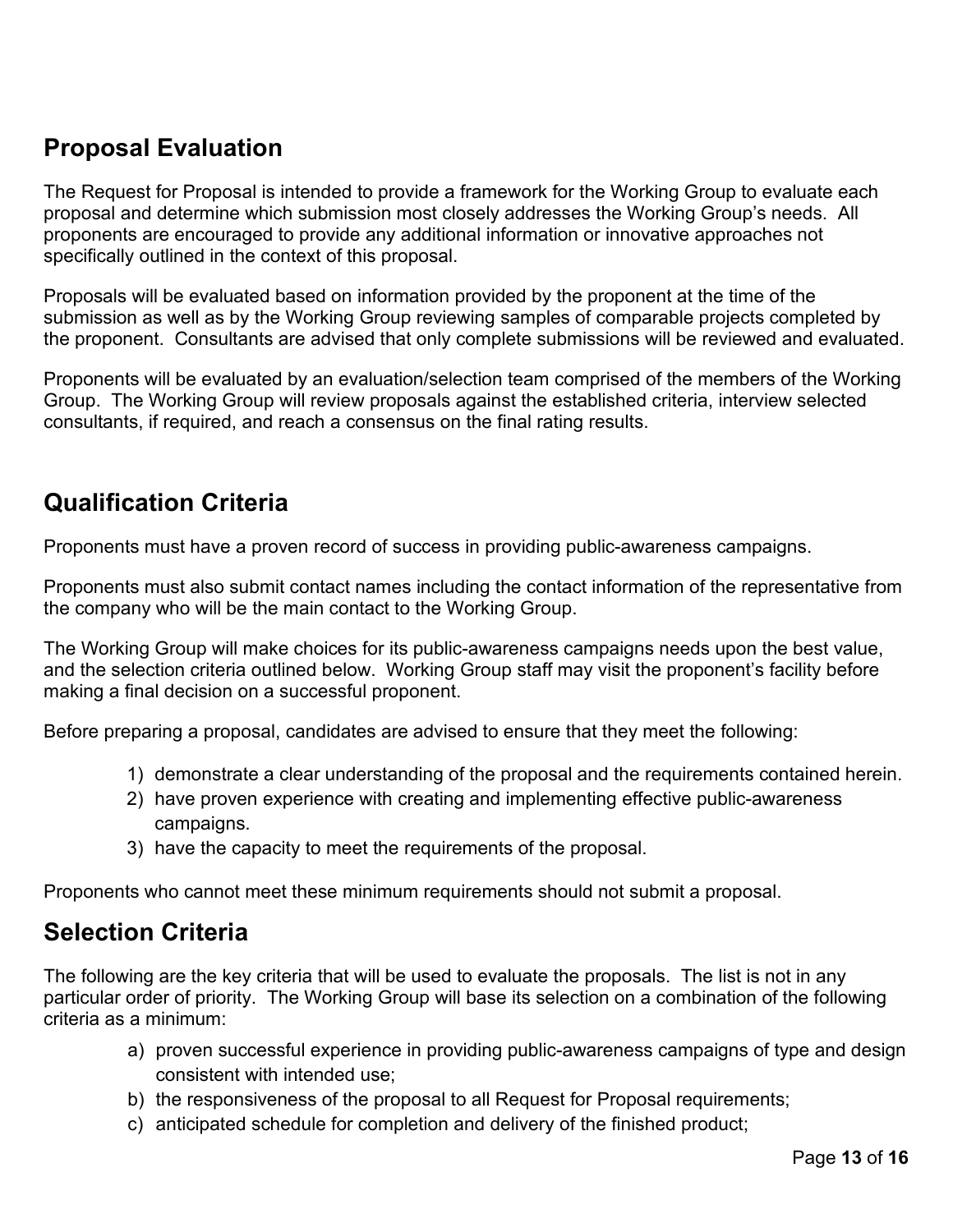- d) history of your company;
- e) estimated cost for the services provided

While cost is clearly a very important factor, the Working Group will select a proponent using all of the criteria listed above.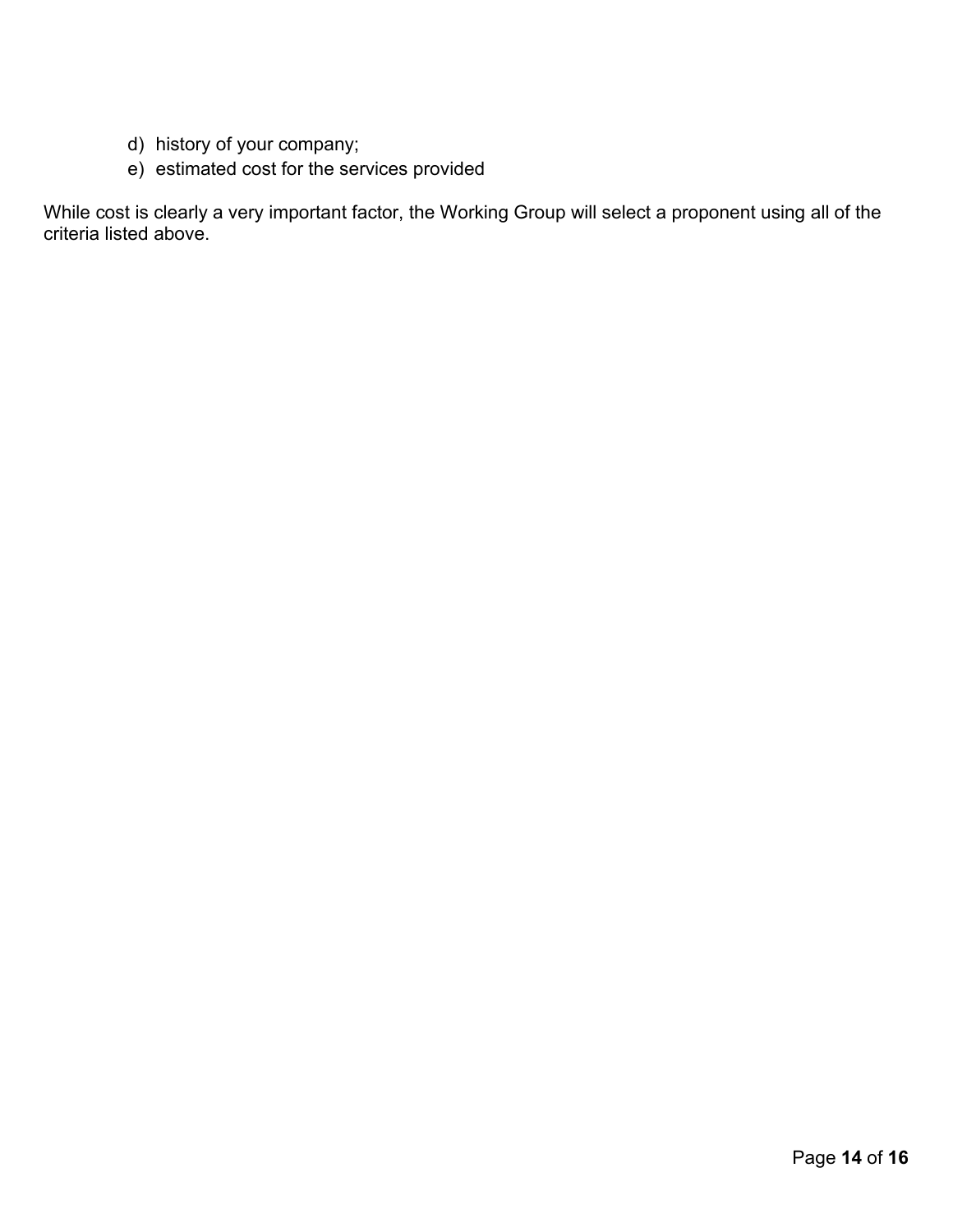### **Appendix A - List of Working Group Members**

The Niagara Resource Service for Youth (the RAFT) Pathstone Mental Health Community Addiction Support Services of Niagara (CASON) Steve Borisenko City of St. Catharines District School Board of Niagara Niagara Catholic District School Board Niagara College Niagara Regional Native Centre Niagara Health Niagara Region Public Health Positive Living Niagara Step Niagara Youth Wellness Hub Niagara